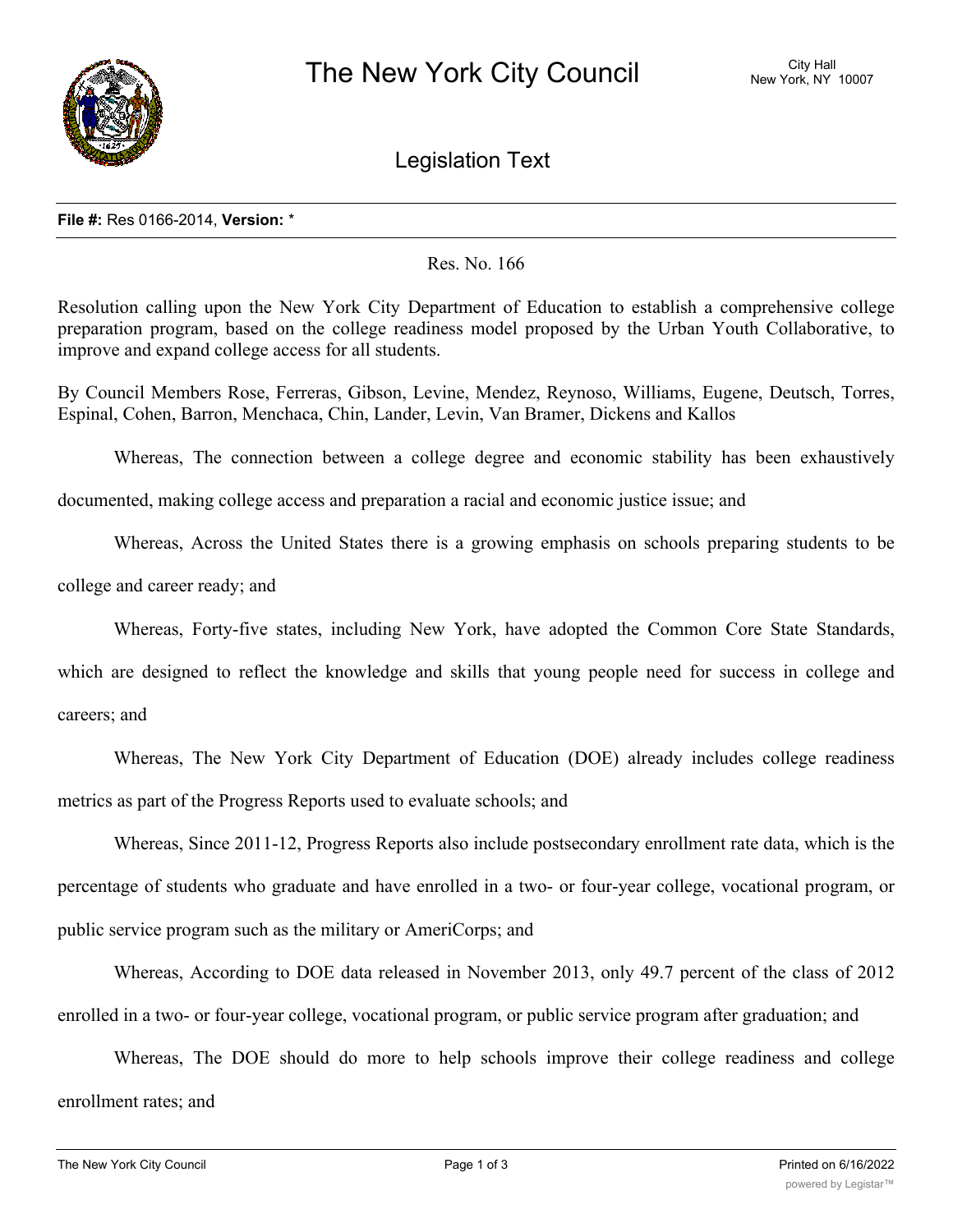Whereas, The Urban Youth Collaborative (UYC), New York City's largest youth-led organization, has created a set of proposals to ensure that high schools serving low-income youth of color meet the new DOE standards for college enrollment; and

Whereas, UYC's "Get Us To College" platform proposes that the DOE launch a systemwide assessment of what schools are currently doing to support students through the college process and make that assessment public; and

Whereas, UYC also recommends that the DOE create an early warning system so that all high school students know how many credits they have, what classes they should be taking to prepare for college, and whether they are on track for graduation and college; and

Whereas, Further, UYC proposes that school guidance counselors should have a maximum of 250 students on their caseload and, in addition, that every school should have one well-trained college counselor for every 100 seniors, who starts working with students as early as 9th grade; and

Whereas, Student Success Centers (SSCs), which are located in several City high schools, train high school students to help other students navigate every step of the college process, and have significantly improved college acceptances and financial aid packages, played a critical role in creating school-wide "college going cultures" and have effectively served undocumented students; and

Whereas, UYC calls on the DOE to maintain support for the existing SSCs and to launch additional ones at low-performing multi-campus high schools; and

Whereas, According to the Institute for Student Achievement, Distributive Guidance is a proven model of teachers supporting students through the college process in advisories; and

Whereas, UYC also calls on the DOE to ensure that schools using the Distributive Guidance model provide teachers with ongoing training, adequate time to fulfill their college support role, and the necessary resources for the program; and

Whereas, The Summer Bridge to College program, as well as similar programs, train college students to